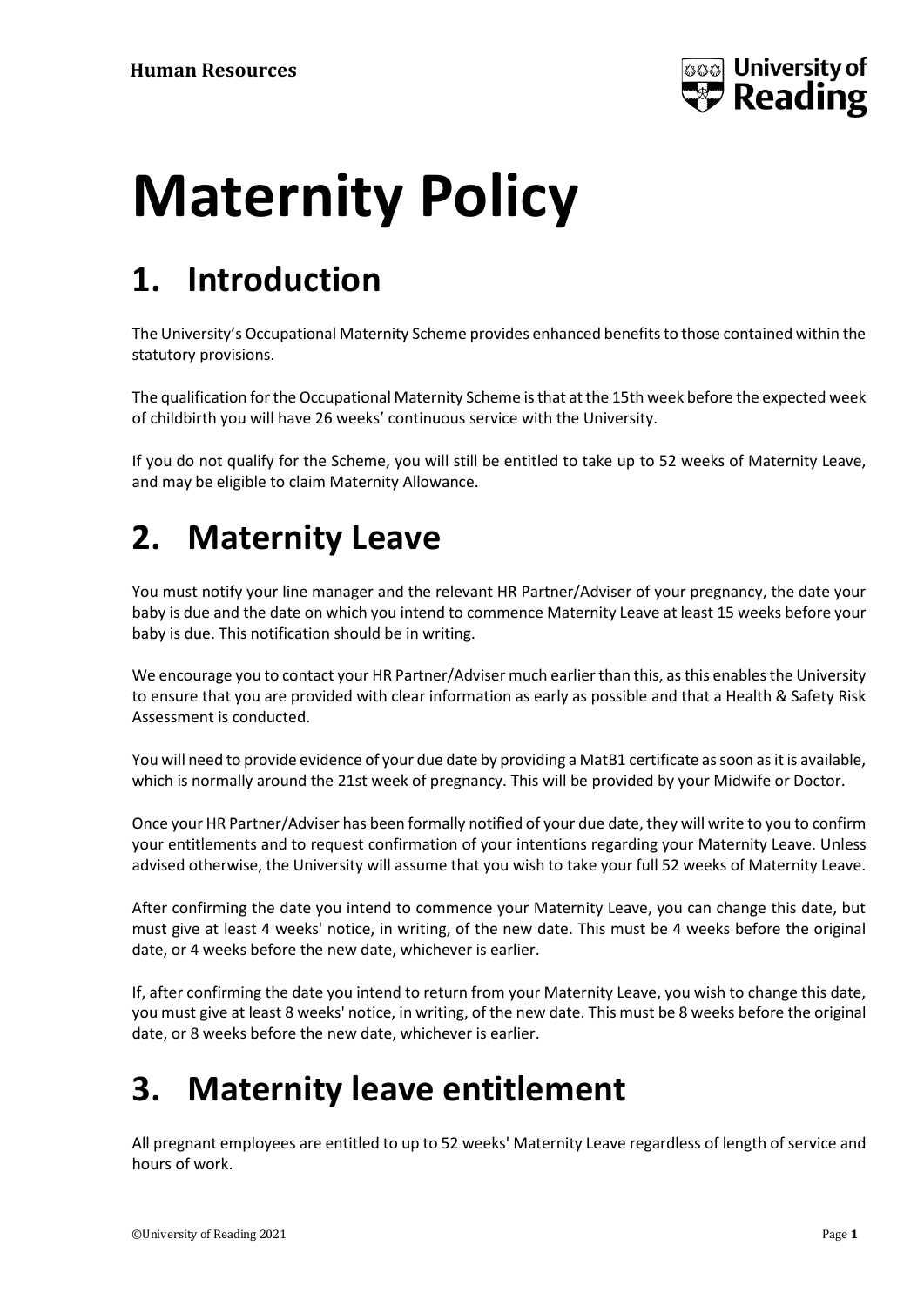You can start your Maternity Leave on any day of the week and can commence your Maternity Leave at any time from 11 weeks before your baby is due, up to and including the day of the birth. However, the birth of your child will automatically start your Maternity Leave and Maternity Pay Period (if applicable), even if your baby is born before the date on which you were due to begin your Maternity Leave.

Also, if you are absent from work due to a pregnancy related illness in the 4 weeks prior to the due date then your Maternity Leave will start automatically on the date that you go off sick.

You remain entitled to maternity leave and pay if your baby is born stillborn after the 24<sup>th</sup> week of pregnancy or if your baby only lives for a short time after birth at any stage of pregnancy.

The two week period after your baby is born is called compulsory Maternity Leave and you are not permitted to work during this time.

If you wish to change the dates you start or end your Maternity Leave you must give the required notice, as specified above.

### **4. Maternity Pay**

#### 4.1 What is Statutory Maternity Pay (SMP)?

SMP is a taxable weekly government benefit which is paid by the employer during Maternity Leave to women who qualify for SMP.

SMP is paid over the first 39 weeks of Maternity Leave at a rate of:

- 90% of your average weekly earnings (this figure is worked out at your Qualifying Week see below) for each of the first 6 weeks of Maternity Leave, followed by
- £151.97 per week (from 4 April 2021) or 90% of your average weekly earnings if that is less than £151.97 per week – for the next 33 weeks.

If you qualify for SMP it will automatically be incorporated into Occupational Maternity Pay (if eligible).

#### 4.2 How do I qualify for Statutory Maternity Pay (SMP)?

The week (Sunday to Saturday) in which your due date (as specified on the MatB1) falls is known as the Expected Week of Childbirth (EWC).

The 15th week before the EWC is known as the Qualifying Week. To work out your Qualifying Week, use a calendar and find the Sunday of your expected week of childbirth. Then count back 15 Sundays (do not include the Sunday of your EWC). The 15th Sunday is the beginning of your qualifying week.

In order to qualify for SMP, you must be still employed by the University at the Qualifying Week and have been continuously employed with the University for at least 26 weeks continuing into the Qualifying Week (part weeks count as full weeks).

You must also have average weekly earnings above the National Insurance lower earnings limit (£120 a week from 4 April 2021).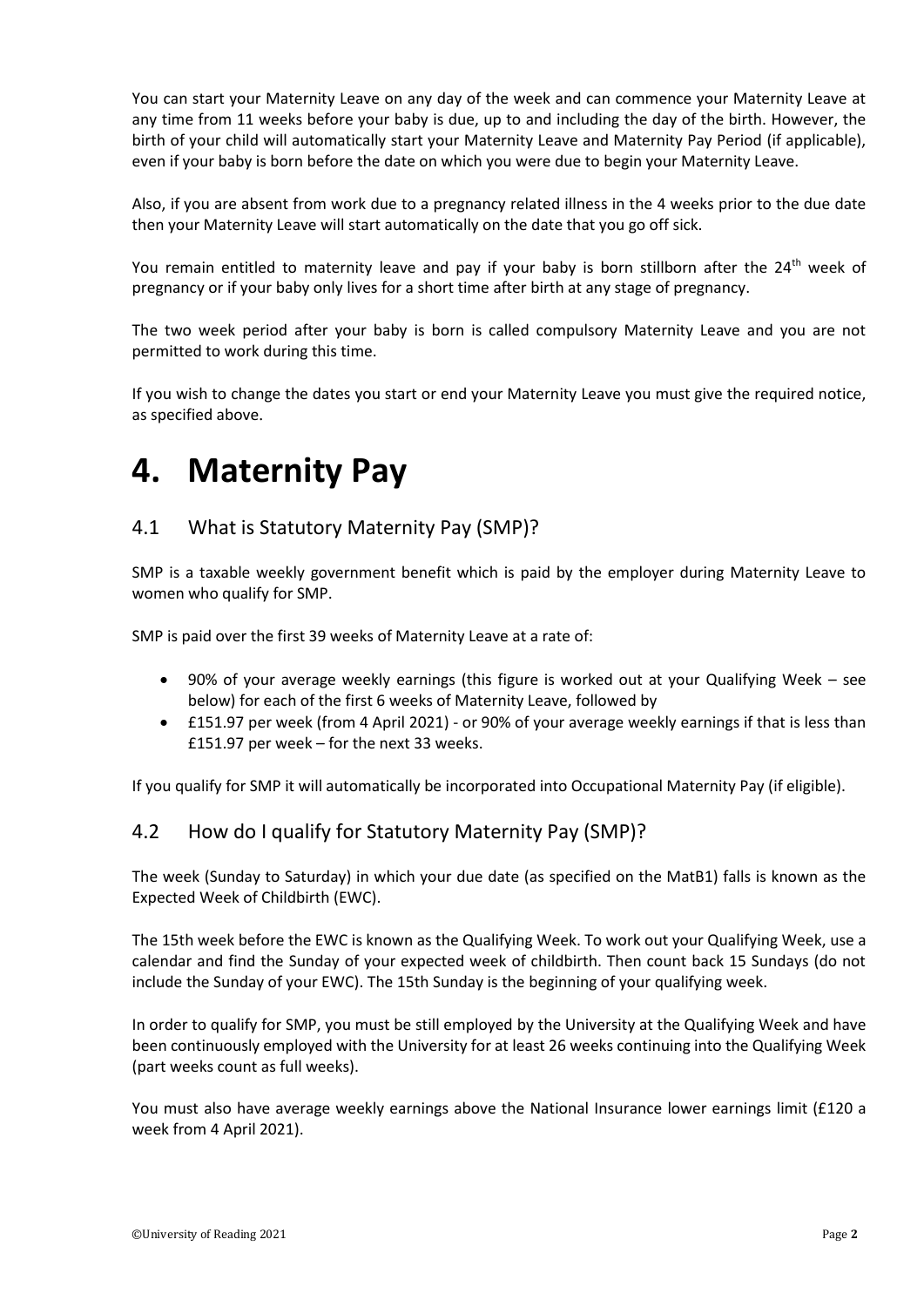#### 4.3 What if I do not qualify for Statutory Maternity Pay (SMP)?

You will still be entitled to 52 weeks of unpaid leave, and you may be able to claim other allowances including Maternity Allowance. You should contact Jobcentre Plus or your HR Partner/Adviser to discuss this further.

### **5. Occupational Maternity Pay**

#### 5.1 How do I qualify for the University Occupational Scheme?

Provided that you declare that you intend to return to work at the end of your Maternity Leave, you will be entitled to benefit from the University Occupational Maternity Scheme if you have been continuously employed with the University for at least 26 weeks continuing into the Qualifying Week (part weeks count as full weeks).

#### 5.2 What does the Occupational Scheme provide?

All employees who qualify for the Scheme, regardless of their staff category, grade and hours of work, are entitled to receive the following payment during their Maternity Leave

- 18 weeks on full pay (inclusive of SMP, if eligible) then;
- 21 weeks on SMP only, (if eligible) then;
- 13 weeks of unpaid leave

NB. If you are eligible for Occupational Maternity Pay, but not SMP (as your average earnings are below £120 per week) then you will receive 18 weeks of full pay and you may be able to receive Maternity Allowance for the remaining 21 weeks of paid Maternity Leave. Please see section 4.3 above with regards to claiming Maternity Allowance.

#### 5.3 What happens if I decide to leave the University after I have received Occupational Maternity Pay?

If you decide not to return to work after your Maternity Leave, or if you return to work after Maternity Leave and work less than three months (pro rata if your hours are reduced following your return to work) before you leave, you will be required to repay Occupational Maternity Pay paid to you (less any SMP you received).

In order to help you with this situation, you have the option to defer the payment of your Occupational Maternity Pay until after you return to work, if you wish. If this option is of interest to you, please contact your HR Partner/Adviser to discuss this further.

### **6. Before your Maternity leave**

#### 6.1 Risk assessment

You and the University have a joint legal obligation to ensure that you undertake a risk assessment as soon as you believe that you are pregnant. Our concern is to make sure that your health and safety as a pregnant mother are protected while you are working and that you are not exposed to risk. You should undertake a specific risk assessment of your job jointly with your line manager. Further guidance and the risk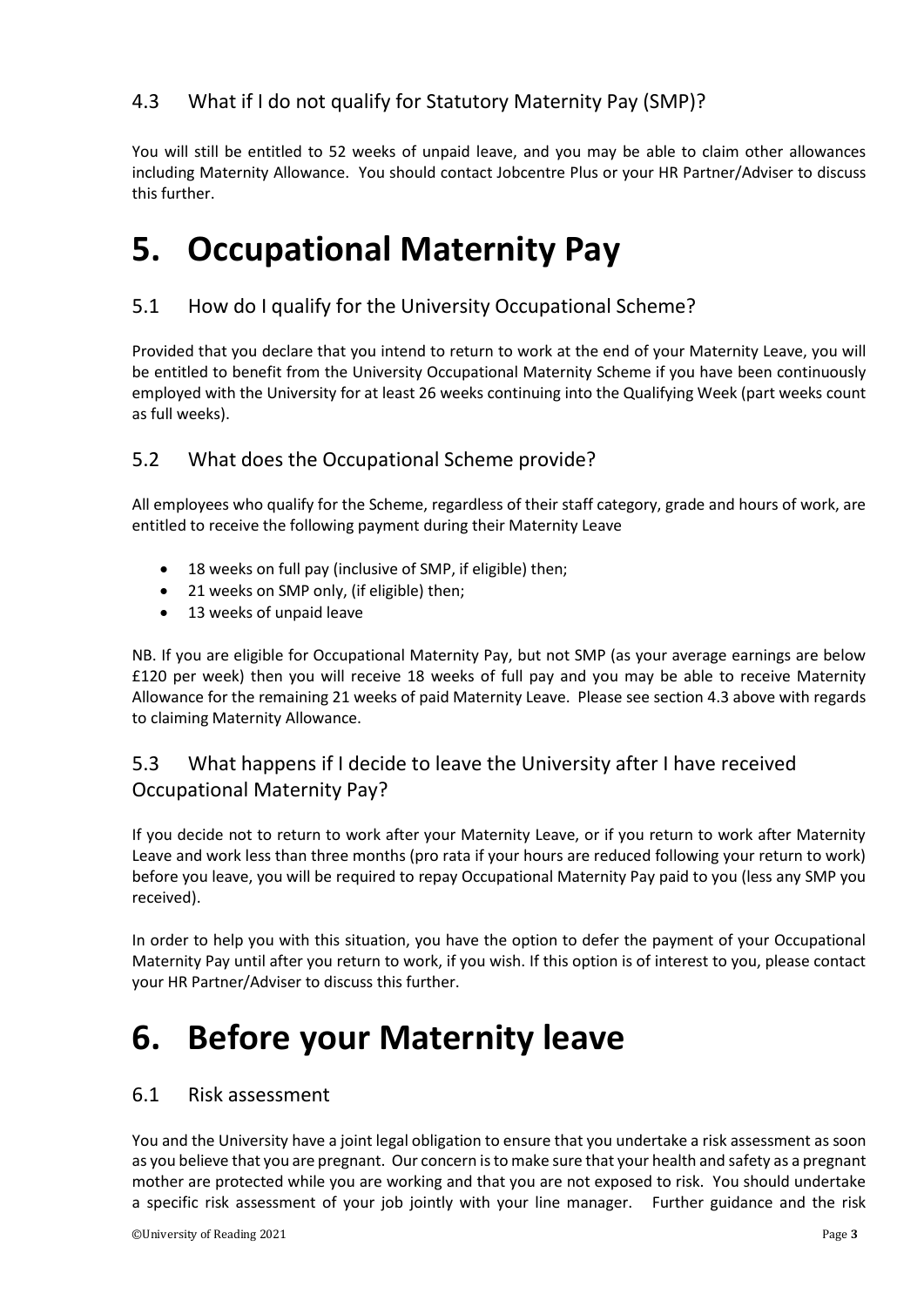assessment form can be downloaded from the Health and Safety website. You can contact our Occupational Health service at any time for further advice and guidance with regards to your health and well-being at work during your pregnancy.

#### 6.2 Time off for antenatal care

You will be entitled to take reasonable time off without loss of pay, to attend ante-natal care appointments made on the advice of a medical practitioner, registered health visitor or registered midwife. You will need to show your line manager your appointment card or document to confirm the appointment.

#### 6.3 Annual leave

During your Maternity Leave you carry forward any untaken annual leave until the Maternity Leave period ends. Any public holidays or closure days which occur during your Maternity Leave are also carried forward until your Maternity Leave period ends. As far as possible, you should take a reasonable proportion of your entitlement to annual leave before you commence your Maternity Leave. If your Maternity Leave spans two leave years, you will be allowed to carry over into the next leave year any leave that you have accrued during your Maternity Leave period and which you did not take prior to commencing your Maternity Leave. You should discuss any outstanding annual leave upon your return with your line manager.

# **7. During your Maternity Leave**

#### 7.1 Terms of Employment during Maternity Leave

All your terms and conditions of employment (excluding those relating to payment of salary) will be preserved during your Maternity Leave. This includes your accrual of annual leave (see above).

For members of one of the pension schemes offered by the University, contributions are maintained in full during the SMP pay period. Your contributions during this period are based on actual earnings and the University tops this up to the level of your normal monthly pension contribution.

Pension contributions cease during any period of unpaid Maternity Leave and no service is accrued. Contributions are not payable on KIT days (see below) taken in any period of unpaid leave and therefore do not accrue service. On your return to work you have the option to pay contributions for the period of unpaid Maternity Leave based on the rate of pay that you would have received had you not been on Maternity Leave. If you decide to pay employee contributions for the period of unpaid leave, the University will also pay its employer contributions for the same period. Contributions can be deducted from salary as a one-off payment or over a reasonable agreed period. Should you wish to explore this, please contact the Pensions Office within 3 months of your formal return to work to discuss this further.

Periods of Maternity Leave do not affect continuity of employment. This means that periods of Maternity Leave will still count when calculating continuous employment for statutory rights.

#### 7.2 Communication during Maternity Leave

Although you are bound to be focused on other things during your Maternity Leave, the University recognises that it is important to keep you up to date about what is happening within the University during your absence.

Your line manager and the HR Department will therefore maintain reasonable contact with you whist you are on Maternity Leave.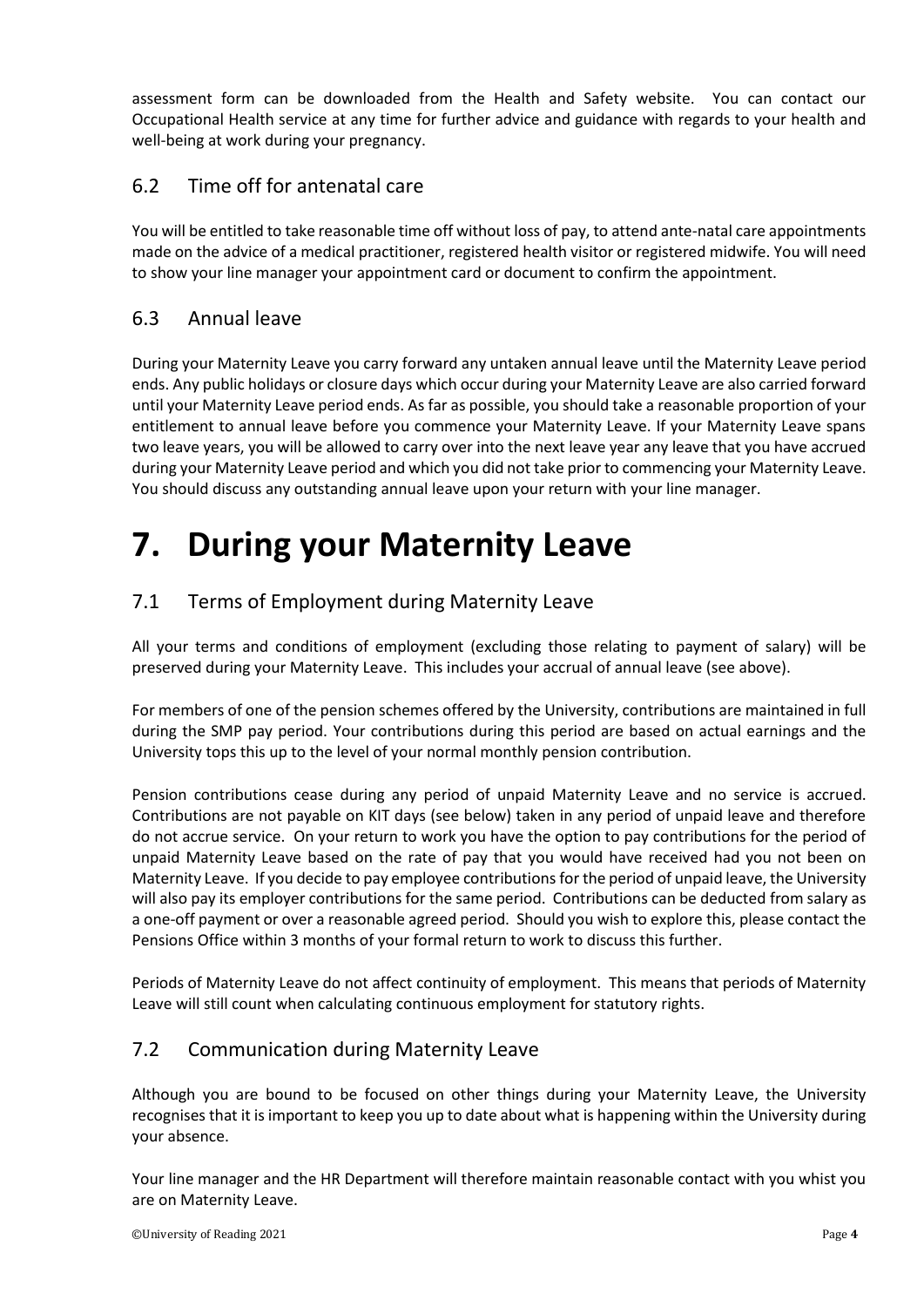Also, you can keep up to date through the University website, and, of course, through informal contact with your colleagues.

#### 7.3 Keeping in Touch Days

You are not obliged to do any work or attend any work related events or meetings during your Maternity Leave. However, Keeping in Touch Days (known as KIT days) allow you to go into work for up to 10 days (which may be either separate days or a single block) without losing any SMP or triggering the end of your Maternity Leave. KIT days can be used to enable you to attend meetings, training sessions, or other events, or for you to perform your normal job duties. You should make the appropriate childcare arrangements during any KIT days.

For KIT days to work, you and your manager must agree that you will do some work on a particular day and the type of work to be undertaken. There is no requirement for you to agree to attend work for any KIT days, and your manager does not have to offer such days to you, but they can be a very effective way of maintaining contact during your Maternity Leave and easing your return to work.

If you do attend work for a KIT day, you will receive full pay for any day/hours worked. If a KIT day occurs during a week when you are receiving SMP, this will be effectively "topped up" so that you receive full pay for the day/hours in question. Alternatively you may agree to take the equivalent number of days/hours worked as "time off in lieu". Payment will be made in the month following the KIT day, to allow for payroll processing.

#### 7.4 Shared Parental Leave

Shared Parental Leave (SPL) is a statutory right available to employees who are expecting a child to be born or placed for adoption (whether through birth, adoption, or surrogacy). It provides the option of sharing up to 50 weeks of leave and 37 weeks of pay if they meet the necessary eligibility criteria. The parents can decide to be off work at the same time and/or take it in turns to have periods of leave to look after the child. Further information can be found in the University's Shared Parental Leave Policy.

### **8. Returning to work after Maternity Leave**

The University will expect you to return to work after 52 weeks of Maternity Leave unless you have notified us of an earlier date of return or you have already resigned or you are on a fixed-term contract that has already expired.

If you wish to return to work before the intended return date, you must give the University at least 8 weeks' notice, in writing, of the new date on which you intend to return. If you fail to give the required notice, we may need to postpone your return until the end of the 8 week notice period or your previously intended return date, whichever comes first.

If you decide not to return to work after your Maternity Leave, you must give written notice to terminate your employment in accordance with your contract of employment – and please see section 5.3 above regarding Occupational Maternity Pay.

If you wish, and if you have accrued sufficient annual leave, you should agree with your line manager to take a period of annual leave at the end of your Maternity Leave – see section 6.3 above regarding annual leave accrual.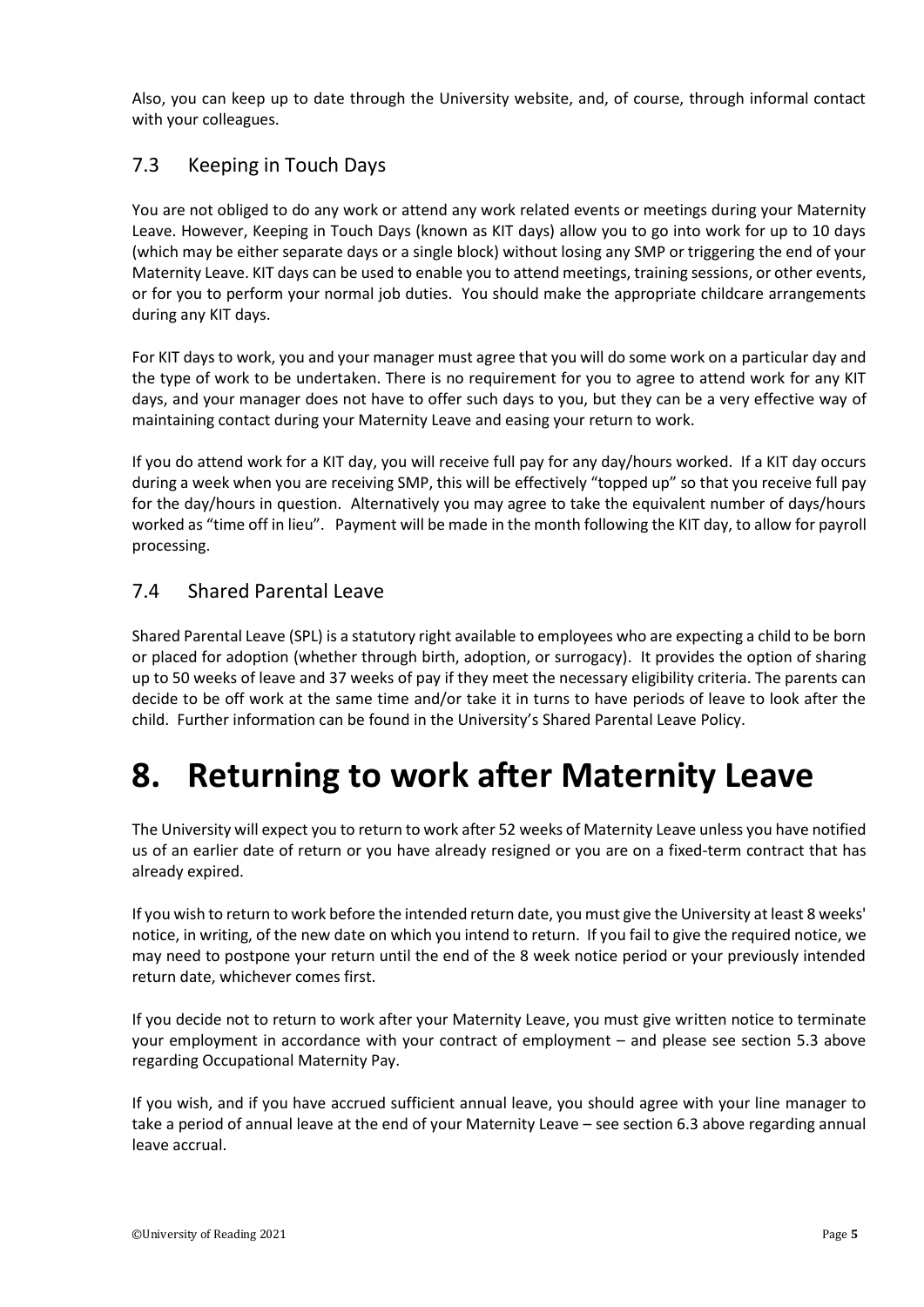If you are unable to return to work at the end of your Maternity Leave due to illness then you must follow the normal absence reporting procedure to report your absence from work – as if you had returned to work on the appropriate date.

In all circumstances you should ensure that you keep in touch with your line manager and keep them fully informed of your intentions.

#### 8.1 Workplace support

The University is committed to supporting the successful return to work of individuals following an extended period of Maternity Leave.

Funding is available to all Schools and Functions to aid the successful transition back to the workplace for staff returning to work following an extended period of maternity, adoption or shared parental leave.

Staff are encouraged to discuss with their Line Manager either before they commence Maternity Leave or prior to their return, how these funds might best be used to help with the transition back to the workplace by providing an opportunity to update skills and knowledge, understand any changes that may have occurred in their role, department or field in order to assist a return to full productivity as soon as possible and at the same time enabling personal development in their role. Consideration will be given, for example, to requests for attendance at relevant training courses or conferences, relief from teaching for an additional period or any other support that may be identified by the member of staff or their Line Manager as potentially relevant. The funding will remain available for 12 months following the date of return to the workplace.

## **9. Childcare Vouchers**

You can open an online account for the Government's Tax-free Childcare (TFC) scheme through the government website. Under this scheme for every £8 you pay into this account, the government will pay in £2 to use to pay your provider. Full scheme details are available at  $\frac{https://www.gov.uk/tax-free-}{https://www.gov.uk/tax-free-}$ [childcare](https://www.gov.uk/tax-free-childcare)

As of 4 October 2018, childcare vouchers closed for new parent registrations. If you are already in the University's childcare voucher scheme you will be able to continue until the September following your child's 15th birthday, or for as long as the University provides it and you remain eligible. You will not see any changes and you will continue to pay for and receive your vouchers in the normal way. The scheme is run by Computershare [www.computersharevoucherservices.com.](http://www.computersharevoucherservices.com/) You can manage your childcare voucher account on-line, or contact [parent@computershare.co.uk](mailto:parent@computershare.co.uk).

You can switch to TFC if you wish to do so, but please note that you cannot be in both TFC and the University childcare voucher scheme at the same time. Once you have joined TFC, you cannot switch back to the childcare voucher scheme. If you successfully register for TFC you must inform Human Resources within 90 days and then your childcare vouchers will stop.

# **10. Requesting a Change of Working Hours on Return to Work after Maternity Leave**

All employees, with at least 26 weeks' continuous service, have the legal right to request flexible working (for example, a change in your working hours or work pattern). It is important to note that you do not have an automatic right to work flexibly, you are entitled to make a request to work flexibly.